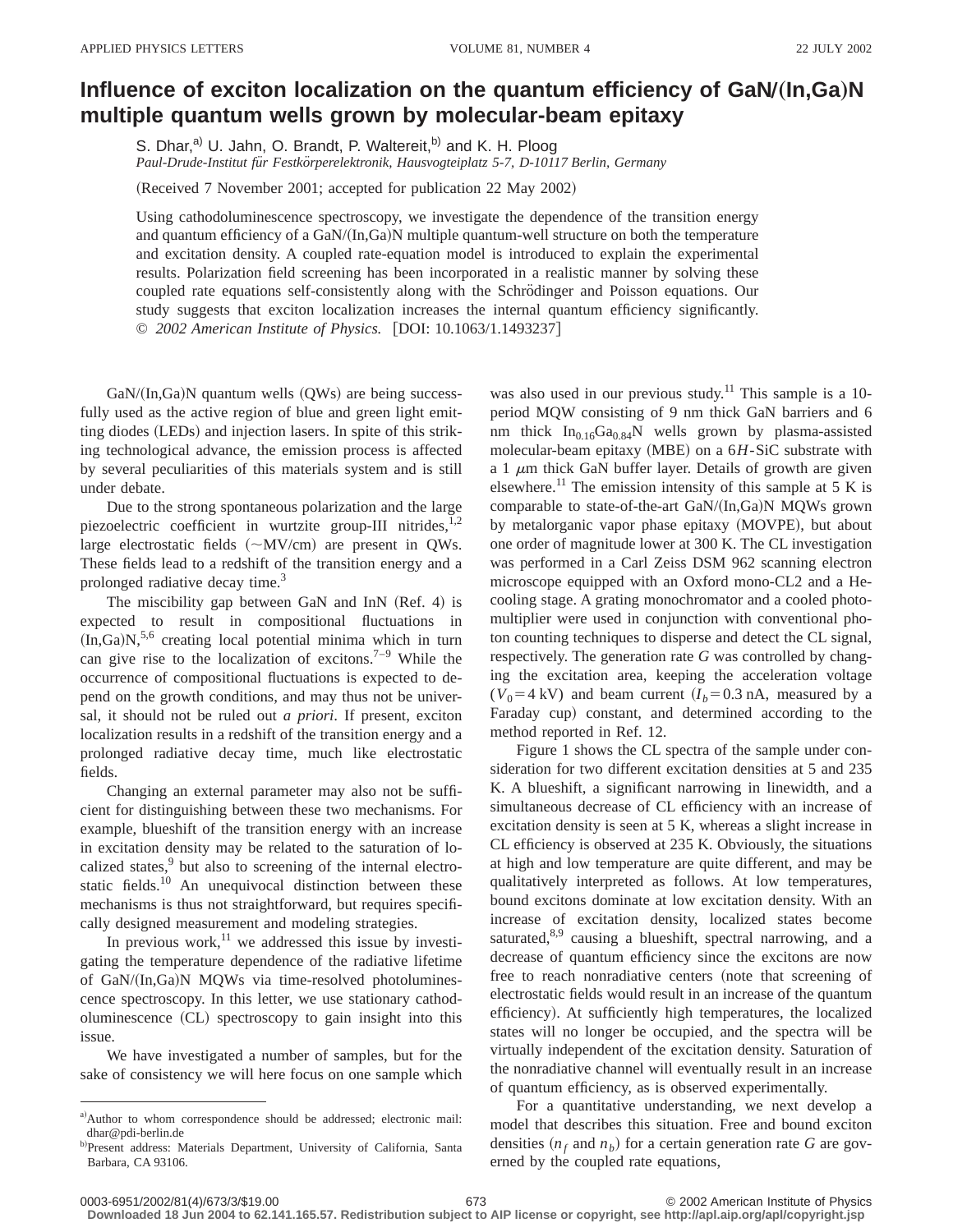

FIG. 1. Cathodoluminescence spectra at  $(a)$  5 and  $(b)$  235 K for two different generation rates. The generation rate is varied by changing the excitation area, and the spectra are thus a measure of the internal quantum efficiency.

$$
G - \gamma_{nr} n_f - \gamma_{rf} n_f + b_e n_b - b_r n_f (N_b - n_b) = 0,
$$
 (1)

$$
b_r n_f (N_b - n_b) - b_e n_b - \gamma_{rb} n_b = 0,
$$
\n(2)

where  $\gamma_{rf}$  and  $\gamma_{rb}$  are free and bound exciton radiative recombination rates, respectively,  $\gamma_{nr}$  is the nonradiative recombination rate of free excitons,  $b_e$  and  $b<sub>r</sub>$  are emission and capture coefficients, respectively, and  $N_b$  is the density of localized states.

As done in our previous work and by other researchers,<sup>13</sup> we utilize a detailed balance to obtain

$$
\sigma = \frac{b_r}{b_e} = \frac{1}{N_X} e^{E_b/k_B T},\tag{3}
$$

where  $\sigma$  is the cross section for capture of an exciton by a localized state,  $E_b$  is the localization binding energy, and  $N_X$ is the total density of extended states.

To get rid of the (principally unknown) emission and capture coefficients, we next assume the validity of the above detailed-balance criterion even under stationary conditions. While this assumption strictly holds true only at high temperatures, it can be shown to be an excellent approximation even at low temperatures due to the exponential nature of  $\sigma$ . We thus obtain a simple analytical solution to Eqs. (1) and  $(2)$  which depends only on the recombination rates and  $\sigma$ .

Next, we adopt the following conventions for the various recombination rates. The recombination rate of bound excitons,  $\gamma_{rb}$ , is assumed to be constant, as it should be for a zero-dimensional system. The nonradiative rate of free exci-



FIG. 2. Transition energy as a function of the generation rate at  $5$  (triangles) and  $235$  K (closed squares). The solid lines are the theoretical results.

constant as a first (and crude) approximation (while nonradiative rates are known to strongly depend on the both temperature and excitation density, there is no way to *a priori* predict these dependencies). Finally, the radiative rate of free excitons may be expressed as  $\gamma_{rf} = aR/T$ , where *a* is a constant,  $R = |\langle \psi_e | \psi_h \rangle|^2$  is the overlap integral, and the subscripts *e* and *h* stand for electron and hole, respectively. In principle, under stationary conditions only the ratio of these rates matters, but since we do have low temperature timeresolved measurements for this sample, we take  $\gamma_{rb}$  to be equal to the experimental value of  $0.02 \text{ ns}^{-1}$ .

The overlap integral is obtained by solving Eqs.  $(1)$  and (2) in conjunction with the Schrödinger and Poisson equations in a self-consistent manner (the polarization charges are taken from Ref. 1). To do this, we assume that the densities of excitons equal that of electrons and holes, which in turn are presumed to also be equal (in general, this is incorrect if impurities and deep centers are involved in the recombination process). However, in this way we easily obtain  $n_f$ , and once self-consistency is achieved,  $n<sub>b</sub>$  can be obtained from Eqs. (1) and (2). Finally, the quantum efficiencies  $\eta_f$  and  $\eta_b$ for the free and bound excitons are defined as

$$
\eta_f = \frac{\gamma_{rf} n_f}{G},\tag{4}
$$

$$
\eta_b = \frac{\gamma_{rb} n_b}{G},\tag{5}
$$

and the total quantum efficiency will be  $\eta = \eta_f + \eta_b$ . The free parameters of our model are the constants  $N_b$ ,  $E_b$ ,  $a$ , and  $\gamma_{nr}$ .

Figure 2 displays the experimental dependence of the transition energy on the excitation density as well as the best fit of our model to the data. The fits were obtained by the superposition of two Gaussians spectrally separated by 34 meV ( $E_b$ ) whose intensity is given by  $\gamma_{rf}n_f$  and  $\gamma_{rb}n_b$ . The model reproduces the general trend of the data well, confirming the qualitative interpretation given above. Screening of the polarization fields is predicted to occur at generation rates above  $10^{20}$  cm<sup>-2</sup> s<sup>-1</sup>, resulting in a strong blueshift at

tons,  $\gamma_{nr}$ , is completely unknown, and is thus taken to be both low and high temperatures.<br>Downloaded 18 Jun 2004 to 62.141.165.57. Redistribution subject to AIP license or copyright, see http://apl.aip.org/apl/copyrig